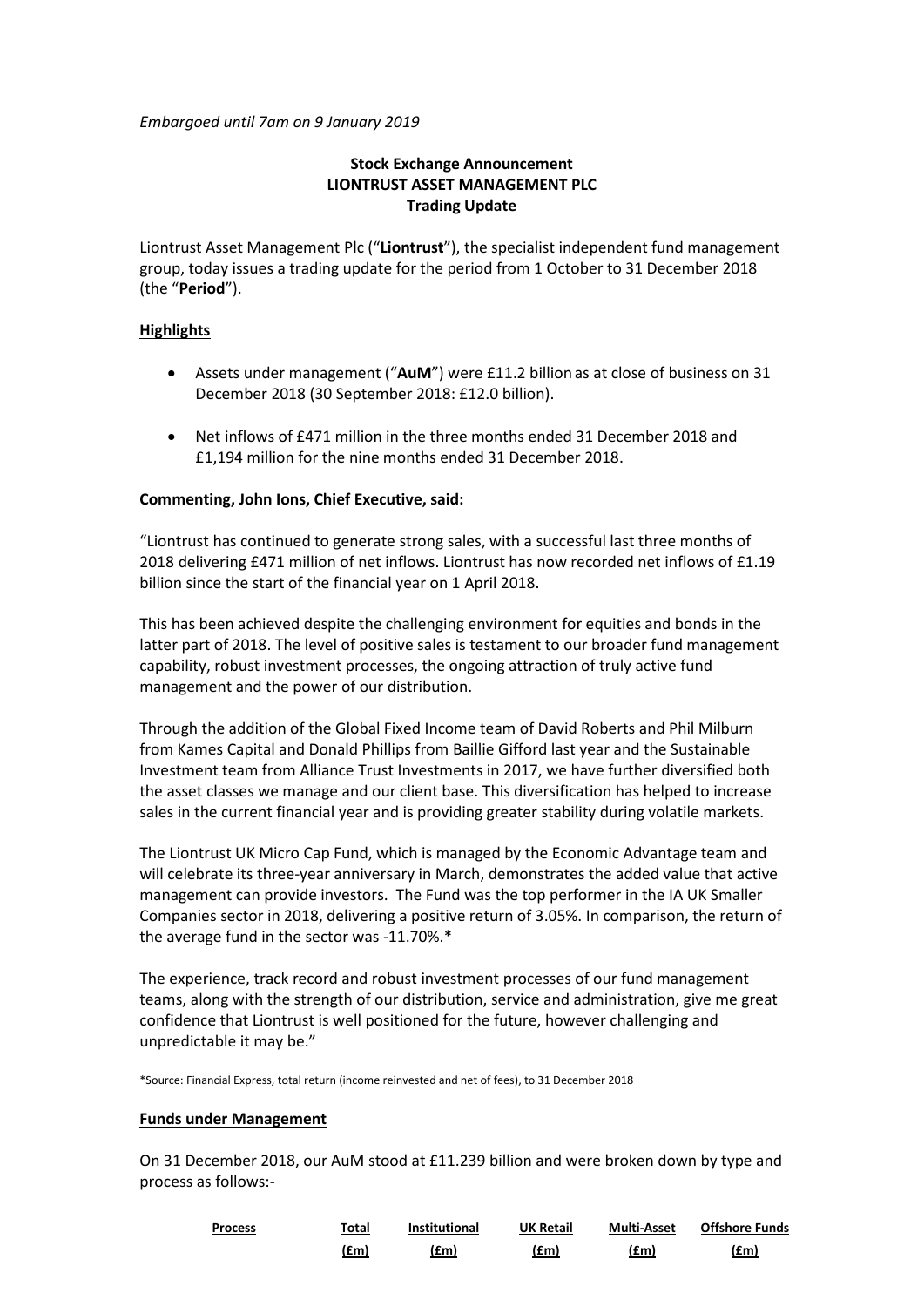| Cashflow Solution          | 870    | 477 | 297   | ٠   | 96  |
|----------------------------|--------|-----|-------|-----|-----|
| Economic Advantage         | 5,508  | 220 | 5,194 | -   | 94  |
| <b>Macro Thematic</b>      | 147    | ٠   | 137   |     | 10  |
| European Income            | 176    | ٠   | 176   | ۰   | ۰   |
| Asia                       | 109    | ۰   | 99    | -   | 10  |
| Sustainable Investment     | 3,332  | 27  | 3,111 | -   | 194 |
| <b>Global Fixed Income</b> | 328    | ۰   | 162   |     | 166 |
| Multi-Asset                | 769    | ٠   | ۰     | 769 | ۰   |
| <b>Total</b>               | 11,239 | 724 | 9,176 | 769 | 570 |

## **Funds Flows**

The net inflows over the three months to 31 December 2018 are £471 million (2017: £571 million). A reconciliation of fund flows and AuM over the three months to 31 December 2018 is as follows:-

|                                   | Total<br>$(\text{fm})$ | <b>Institutional</b><br><u>(£m)</u> | <b>UK Retail</b><br>$(\text{fm})$ | Multi-<br>Asset<br>$(\text{fm})$ | <b>Offshore Funds</b><br>$(f_m)$ |
|-----------------------------------|------------------------|-------------------------------------|-----------------------------------|----------------------------------|----------------------------------|
| Opening AuM - 1 October 2018      | 12,045                 | 1,064                               | 9,651                             | 786                              | 544                              |
| Net flows                         | 471                    | (184)                               | 547                               | 33                               | 75                               |
| Market and Investment performance | (1,277)                | (156)                               | (1,022)                           | (50)                             | (49)                             |
| Closing AuM - 31 December 2018    | 11,239                 | 724                                 | 9,176                             | 769                              | 570                              |

Liontrust has recorded net inflows over the nine months to 31 December 2018 of £1,194 million (2017: £749 million). A reconciliation of fund flows and AuM over the nine months to 31 December 2018 is as follows:-

|                                   |           |                      |                  | Multi-         |                       |
|-----------------------------------|-----------|----------------------|------------------|----------------|-----------------------|
|                                   | Total     | <b>Institutional</b> | <b>UK Retail</b> | Asset          | <b>Offshore Funds</b> |
|                                   | <u>£m</u> | $E_{\rm m}$          | $\mathbf{f}$ m   | $\mathbf{f}$ m | $fm$                  |
| Opening AuM - 1 April 2018        | 10,475    | 1.144                | 8,201            | 700            | 430                   |
| Net flows                         | 1,194     | (318)                | 1,254            | 94             | 164                   |
| Market and Investment performance | (430)     | (102)                | (279)            | (25)           | (24)                  |
| Closing AuM - 31 December 2018    | 11,239    | 724                  | 9.176            | 769            | 570                   |

# **Fund Performance (Quartile ranking)**

|                                     | <b>Quartile ranking</b><br>– Since<br><b>Launch/Manager</b><br><b>Appointed</b> | Quartile<br>ranking -<br>5 year | <b>Quartile</b><br>ranking $-3$<br>year | <b>Quartile</b><br>ranking -<br>1 year | Launch<br><b>Date/Manager</b><br><b>Appointed</b> |
|-------------------------------------|---------------------------------------------------------------------------------|---------------------------------|-----------------------------------------|----------------------------------------|---------------------------------------------------|
| Liontrust UK Growth Fund            | 1                                                                               | $\mathbf{1}$                    | 1                                       | $\mathbf{1}$                           | 25/03/2009                                        |
| Liontrust Special Situations Fund   |                                                                                 | $\mathbf{1}$                    | 1                                       |                                        | 10/11/2005                                        |
| Liontrust UK Smaller Companies Fund | $\mathbf{1}$                                                                    | $\mathbf{1}$                    | 1                                       |                                        | 08/01/1998                                        |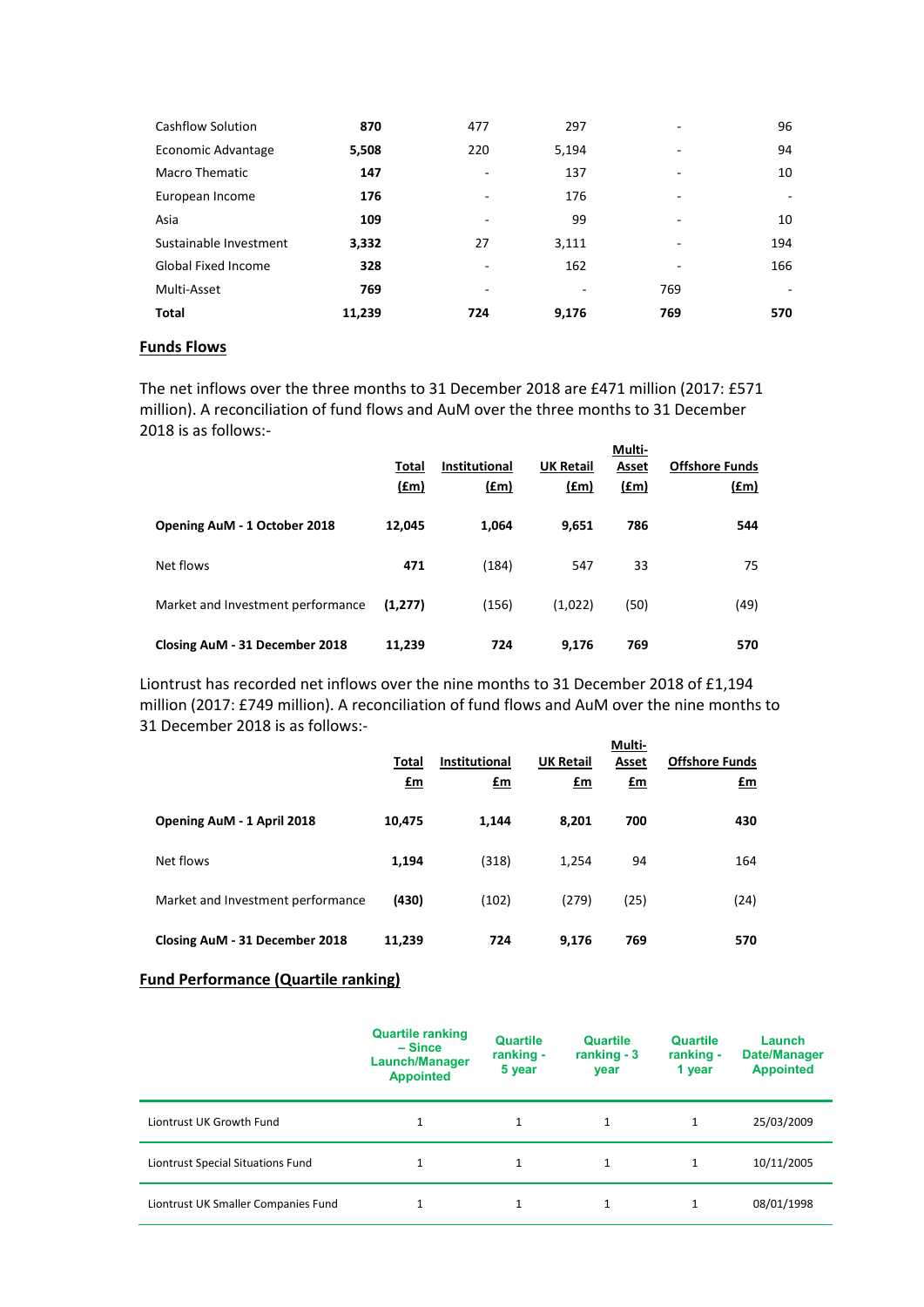| Liontrust UK Micro Cap Fund                         | $\mathbf{1}$   |                |                | $\mathbf{1}$   | 09/03/2016 |
|-----------------------------------------------------|----------------|----------------|----------------|----------------|------------|
| Liontrust Macro Equity Income Fund                  | $\mathbf{1}$   | 4              | 3              | 3              | 31/10/2003 |
| Liontrust Macro UK Growth Fund                      | $\overline{2}$ | 4              | $\overline{4}$ | 3              | 01/08/2002 |
| Liontrust European Growth Fund                      | $\mathbf{1}$   | $\mathbf{1}$   | $\overline{2}$ | 3              | 15/11/2006 |
| Liontrust Asia Income Fund                          | $\overline{2}$ | 3              | 3              | $\overline{2}$ | 05/03/2012 |
| Liontrust European Income Fund                      | 3              | 3              | 4              | $\overline{2}$ | 15/12/2005 |
| Liontrust European Enhanced Income<br>Fund (Hedged) | 4              | $\overline{a}$ | 4              | 3              | 30/04/2010 |
| Liontrust Global Income Fund                        | $\overline{4}$ | $\overline{4}$ | $\overline{2}$ | 3              | 03/07/2013 |
| Liontrust Monthly Income Bond Fund                  | $\overline{2}$ | $\overline{2}$ | $\mathbf{1}$   | $\overline{4}$ | 12/07/2010 |
| Liontrust SF Absolute Growth Fund                   | 3              | $\mathbf{1}$   | $\mathbf{1}$   | $\mathbf{1}$   | 19/02/2001 |
| Liontrust SF Corporate Bond Fund                    | $\overline{2}$ | $\overline{2}$ | $\mathbf{1}$   | 4              | 20/08/2012 |
| Liontrust SF Cautious Managed Fund                  | $\mathbf{1}$   |                | $\mathbf{1}$   | $\mathbf{1}$   | 23/07/2014 |
| Liontrust SF Defensive Managed Fund                 | $\mathbf{1}$   |                | $\mathbf{1}$   | $\mathbf{1}$   | 23/07/2014 |
| Liontrust SF European Growth Fund                   | $\overline{2}$ | 3              | 3              | 4              | 19/02/2001 |
| Liontrust SF Global Growth Fund                     | 4              | $\overline{2}$ | $\mathbf{1}$   | $\mathbf{1}$   | 19/02/2001 |
| Liontrust SF Managed Fund                           | $\overline{2}$ | $\mathbf{1}$   | $\mathbf{1}$   | $\mathbf{1}$   | 19/02/2001 |
| Liontrust UK Ethical Fund                           | $\overline{2}$ | $\mathbf{1}$   | $\mathbf{1}$   | $\mathbf{1}$   | 01/12/2000 |
| Liontrust SF UK Growth Fund                         | $\overline{2}$ | $\mathbf{1}$   | $\mathbf{1}$   | $\mathbf{1}$   | 19/02/2001 |

Source: Financial Express, total return (income reinvested and net of fees), to 31 December 2018 unless otherwise stated, based on primary share classes. The above funds are all UK authorised unit trusts or UK authorised ICVCs (primary share class). Past performance is not a guide to the future; the value of investments and the income from them can fall as well as rise. Investors may not get back the amount originally subscribed. Quartile rankings correct as at 3 January 2019.

## **For further information please contact:**

| Liontrust Asset Management Plc          | 020 7412 1700       |
|-----------------------------------------|---------------------|
| John Ions                               | www.liontrust.co.uk |
| Vinay Abrol                             |                     |
| Simon Hildrey – Chief Marketing Officer |                     |

**Numis Securities Limited 020 7260 1000** Corporate Broking & Advisory - Charles Farquhar

**Macquarie Capital (Europe) Limited 020 3037 2000** Advisory – Jonny Allison, Kavita Choitram Corporate Broking – Alex Reynolds, Nicholas Harland

### **Forward Looking Statements**